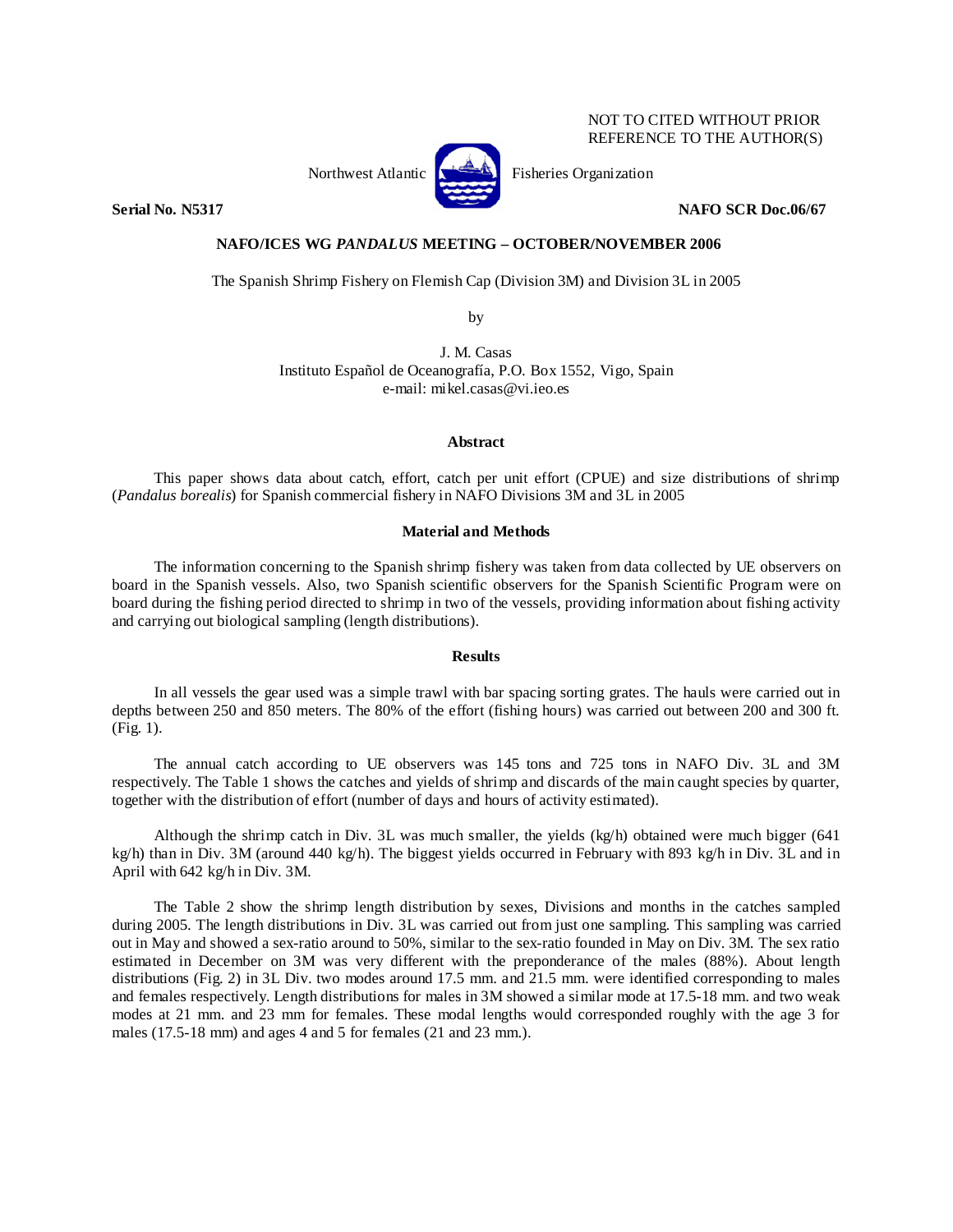| <b>DIVISION 3L</b> |       |       |     |       |      |     |  |         |            |         |            |                 |
|--------------------|-------|-------|-----|-------|------|-----|--|---------|------------|---------|------------|-----------------|
| <b>SPECIES</b>     | Jan   | Feb   | Mar | Apr   | May  | Jun |  | Jul Aug | <b>Sep</b> | Oct Nov | <b>Dec</b> | <b>Total</b>    |
| Northern shrimp    | 42434 | 77814 |     | 21633 | 3119 |     |  |         |            |         |            | 145000          |
| Redfish            | 19    |       |     |       |      |     |  |         |            |         |            | 19              |
| American plaice    | 9     |       |     |       |      |     |  |         |            |         |            | 9               |
| Wolfish            | 9     |       |     |       |      |     |  |         |            |         |            | 9               |
| Witch flounder     | 9     |       |     |       |      |     |  |         |            |         |            | 9               |
| <b>Skates</b>      |       |       |     |       |      |     |  |         |            |         |            | $\mathbf{1}$    |
| Other fishes       | 7     |       |     |       |      |     |  |         |            |         |            | $7\overline{ }$ |
|                    |       |       |     |       |      |     |  |         |            |         |            |                 |
| Fishing days       | 4     | 7     |     | 3     |      |     |  |         |            |         |            | 15              |
| Fishing hours      | 79    | 87    |     | 51    | 9    |     |  |         |            |         |            | 226             |
| CPUE Shrimp (kg/h) | 538   | 893   |     | 425   | 334  |     |  |         |            |         |            | 641             |

Table 1. Estimated catches (kg), effort and CPUE (kg/h) from UE and Spanish scientific observers by months of the Spanish trawl fleet directed to shrimp fishery in NAFO Div. 3L and 3M in 2005.

| <b>DIVISION 3M</b> |        |        |       |       |       |       |       |     |            |      |         |            |              |
|--------------------|--------|--------|-------|-------|-------|-------|-------|-----|------------|------|---------|------------|--------------|
| <b>SPECIES</b>     | Jan    | Feb    | Mar   | Apr   | May   | Jun   | Jul   | Aug | <b>Sep</b> |      | Oct Nov | <b>Dec</b> | <b>Total</b> |
| Northern shrimp    | 103897 | 204414 | 53886 | 21838 | 52612 | 71955 | 83292 |     | 82974      | 2862 |         | 47268      | 725000       |
| Redfish            | 27     |        |       |       | 80    | 69    | 779   |     | 103        |      |         |            | 1058         |
| <b>Skates</b>      |        |        |       |       |       |       | 132   |     |            |      |         |            | 132          |
| Wolfish            |        |        |       |       |       |       |       |     | 5          |      |         |            | 6            |
| Witch flounder     | 11     |        |       |       |       |       |       |     |            |      |         |            | 11           |
| American plaice    | 15     |        |       |       |       |       |       |     |            |      |         |            | 15           |
| Other fishes       | 11     |        |       |       |       |       |       |     | 542        |      |         |            | 553          |
|                    |        |        |       |       |       |       |       |     |            |      |         |            |              |
| Fishing days       | 12     | 21     | 6     | 2     | 8     | 9     | 8     |     | 17         |      |         | 9          | 93           |
| Fishing hours      | 198    | 347    | 85    | 34    | 136   | 160   | 144   |     | 346        | 13   |         | 188        | 1651         |
| CPUE Shrimp (kg/h) | 525    | 589    | 634   | 642   | 387   | 450   | 578   |     | 240        | 220  |         | 251        | 439          |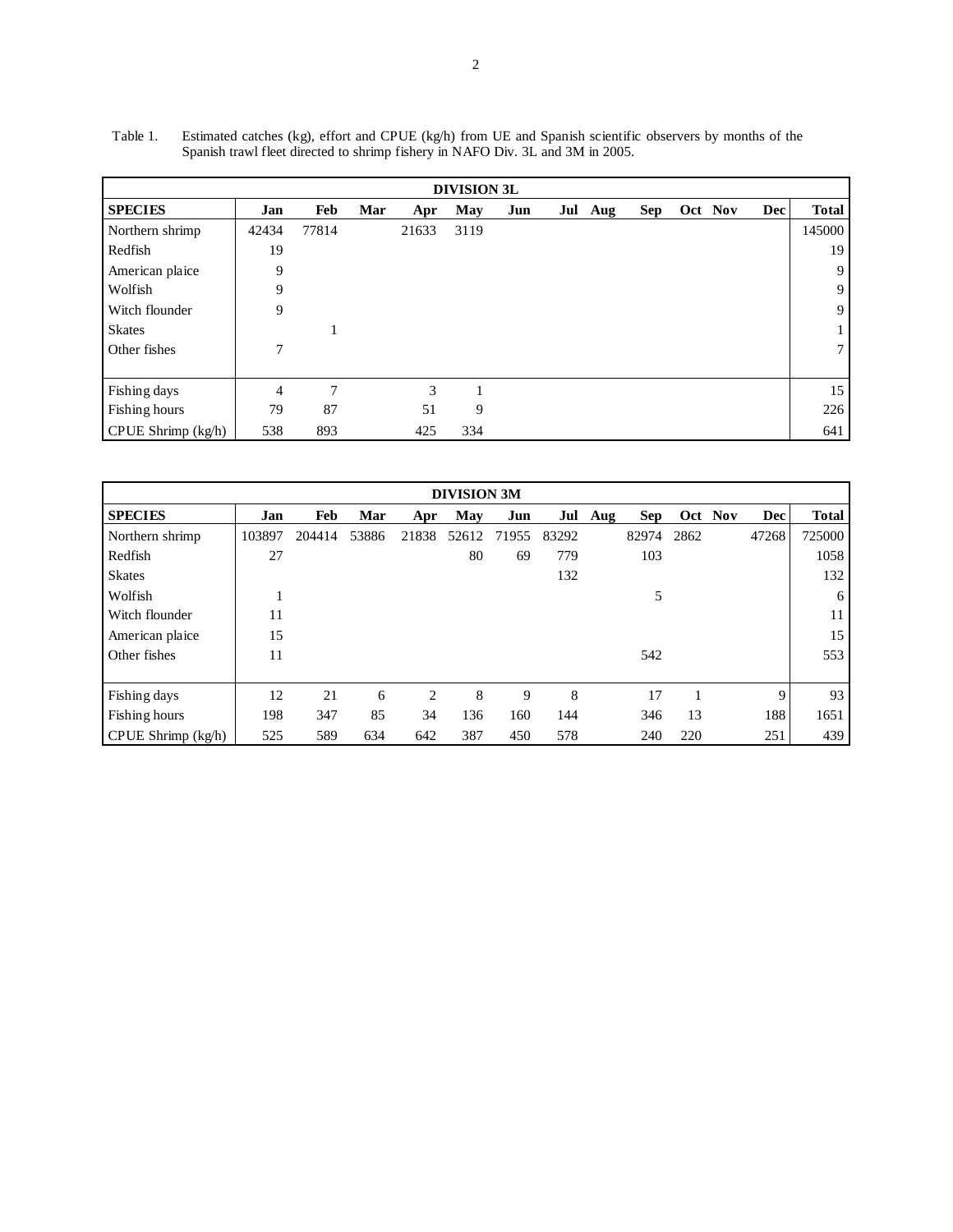| <b>Divisions</b> | 3L           |         | 3M                |         |         |         |          |         |  |  |
|------------------|--------------|---------|-------------------|---------|---------|---------|----------|---------|--|--|
| <b>Months</b>    | May          |         | $\overline{M}$ ay |         | Dec.    |         | All year |         |  |  |
| Length (mm)      | males        | females | males             | females | males   | females | males    | females |  |  |
| $\overline{9.5}$ |              |         |                   |         | 1320    |         | 1320     |         |  |  |
| 10.5             |              |         |                   |         | 3962    |         | 3962     |         |  |  |
| $11\,$           |              |         |                   |         | 1091    |         | 1091     |         |  |  |
| 11.5             |              |         |                   |         | 2717    |         | 2717     |         |  |  |
| $12\,$           |              |         |                   |         | 8953    |         | 8953     |         |  |  |
| 12.5             |              |         |                   |         | 8917    |         | 8917     |         |  |  |
| 13               |              |         |                   |         | 9140    |         | 9140     |         |  |  |
| 13.5             |              |         | 1124              |         | 17954   |         | 19078    |         |  |  |
| 14               |              |         | 7655              |         | 57582   |         | 65237    |         |  |  |
| 14.5             | 3741         |         | 3372              |         | 79693   |         | 83065    |         |  |  |
| 15               | 4988         |         | 30529             |         | 118044  |         | 148574   |         |  |  |
| 15.5             | 11222        |         | 40996             |         | 278001  |         | 318997   |         |  |  |
| 16               | 16209        |         | 62550             |         | 613115  |         | 675665   |         |  |  |
| 16.5             | 39901        |         | 73718             | 8326    | 1141540 | 1908    | 1214275  | 11216   |  |  |
| 17               | 41147        |         | 118467            | 10665   | 1655604 |         | 1774863  | 9873    |  |  |
| 17.5             | 31172        |         | 138536            |         | 2060635 | 11235   | 2199089  | 11317   |  |  |
| 18               | 38575        | 2572    | 149192            | 8547    | 1864262 | 20529   | 2014475  | 28054   |  |  |
| 18.5             | 18009        | 14410   | 102520            | 8221    | 1490257 | 17467   | 1595217  | 23250   |  |  |
| 19               | 28990        | 9664    | 93280             | 34313   | 921579  | 30804   | 1020730  | 59246   |  |  |
| 19.5             | 19237        | 3207    | 64276             | 25911   | 495908  | 65341   | 560604   | 90832   |  |  |
| $20\,$           | 20040        | 11132   | 47551             | 54394   | 311733  | 58338   | 362660   | 109359  |  |  |
| 20.5             | 14027        | 4676    | 33679             | 47373   | 110127  | 87178   | 143773   | 134582  |  |  |
| $21\,$           | 13202        | 42908   | 64237             | 78722   | 39282   | 109707  | 101457   | 190491  |  |  |
| 21.5             | 12770        | 28378   | 24391             | 54270   | 14678   | 106837  | 35642    | 164534  |  |  |
| $22\,$           | 4810         | 40078   | 19901             | 82340   | 8762    | 119995  | 26016    | 204982  |  |  |
| 22.5             |              | 21197   | 7091              | 76472   | 4355    | 127294  | 10887    | 204325  |  |  |
| $23\,$           |              | 23690   | 10157             | 88645   | 7124    | 126913  | 16524    | 216315  |  |  |
| 23.5             |              | 6234    | 8447              | 40637   | 722     | 79225   | 8953     | 120078  |  |  |
| $24\,$           |              | 13716   | 13911             | 64641   | 1421    | 82120   | 12835    | 149258  |  |  |
| 24.5             |              | 7481    |                   | 31483   |         | 61428   |          | 92910   |  |  |
| 25               |              | 9975    |                   | 59672   |         | 35116   |          | 94789   |  |  |
| 25.5             |              | 11222   | 6180              | 29493   |         | 26928   | 5653     | 56949   |  |  |
| $26\,$           |              | 11222   |                   | 58173   |         | 14664   |          | 72837   |  |  |
| 26.5             |              | 7481    |                   | 17642   |         | 7188    |          | 24830   |  |  |
| $27\,$           |              | 4988    |                   | 32071   |         | 1653    |          | 33724   |  |  |
| 27.5             |              | 6234    |                   | 28340   |         | 1320    |          | 29660   |  |  |
| $28\,$           |              | 9975    |                   | 22977   |         | 1542    |          | 24519   |  |  |
| 28.5             |              | 2494    |                   | 9393    |         |         |          | 9393    |  |  |
| 29               |              | 4988    |                   | 6063    |         |         |          | 6063    |  |  |
|                  |              |         |                   |         |         |         |          |         |  |  |
| 29.5             |              | 3741    |                   | 1124    |         |         |          | 1124    |  |  |
| 30               |              | 3741    |                   | 11429   |         |         |          | 11429   |  |  |
| 30.5             |              |         |                   |         |         | 656     |          | 656     |  |  |
| <b>TOTAL</b>     | 318040       | 305404  | 654484            | 620707  | 7102874 | 924797  | 7757358  | 1545504 |  |  |
| Sex ratio        | 51%          | 49%     | 51%               | 49%     | $88\%$  | 12%     | 83%      | 17%     |  |  |
| Sampled catch    | 3005         |         | 9728              |         | 41285   |         | 51013    |         |  |  |
| No. Hauls        | $\mathbf{1}$ |         | $12\,$            |         | 33      |         | 45       |         |  |  |
| SOP <sup>1</sup> | 3109         |         | 10624             |         | 40579   |         | 51203    |         |  |  |
| SOP factor       | 0.97         |         | 0.916             |         | 1.017   |         | 0.996    |         |  |  |
| Sampled Indiv.   | 500          |         | 629               |         | 4963    |         | 5592     |         |  |  |
| Sample Numbers   | $\mathbf{1}$ |         | $\overline{4}$    |         | 16      |         | $20\,$   |         |  |  |

Table 2: Shrimp length distributions by month and sex from Spanish catches in NAFO Div. 3L and 3M.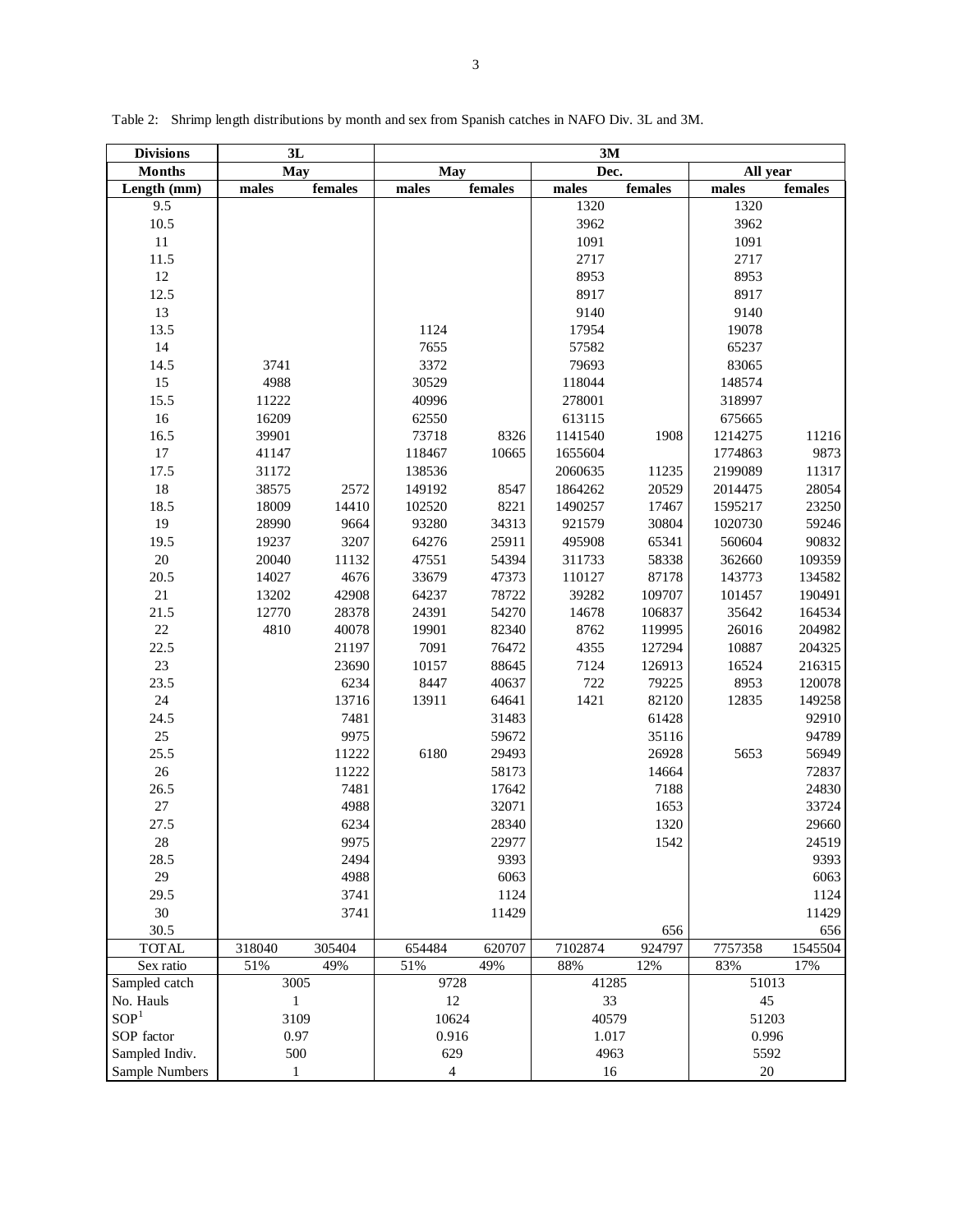

Fig. 1.- Geographical location and distribution of Spanish catches (kg) in NAFO Div. 3M and 3L in 2005.